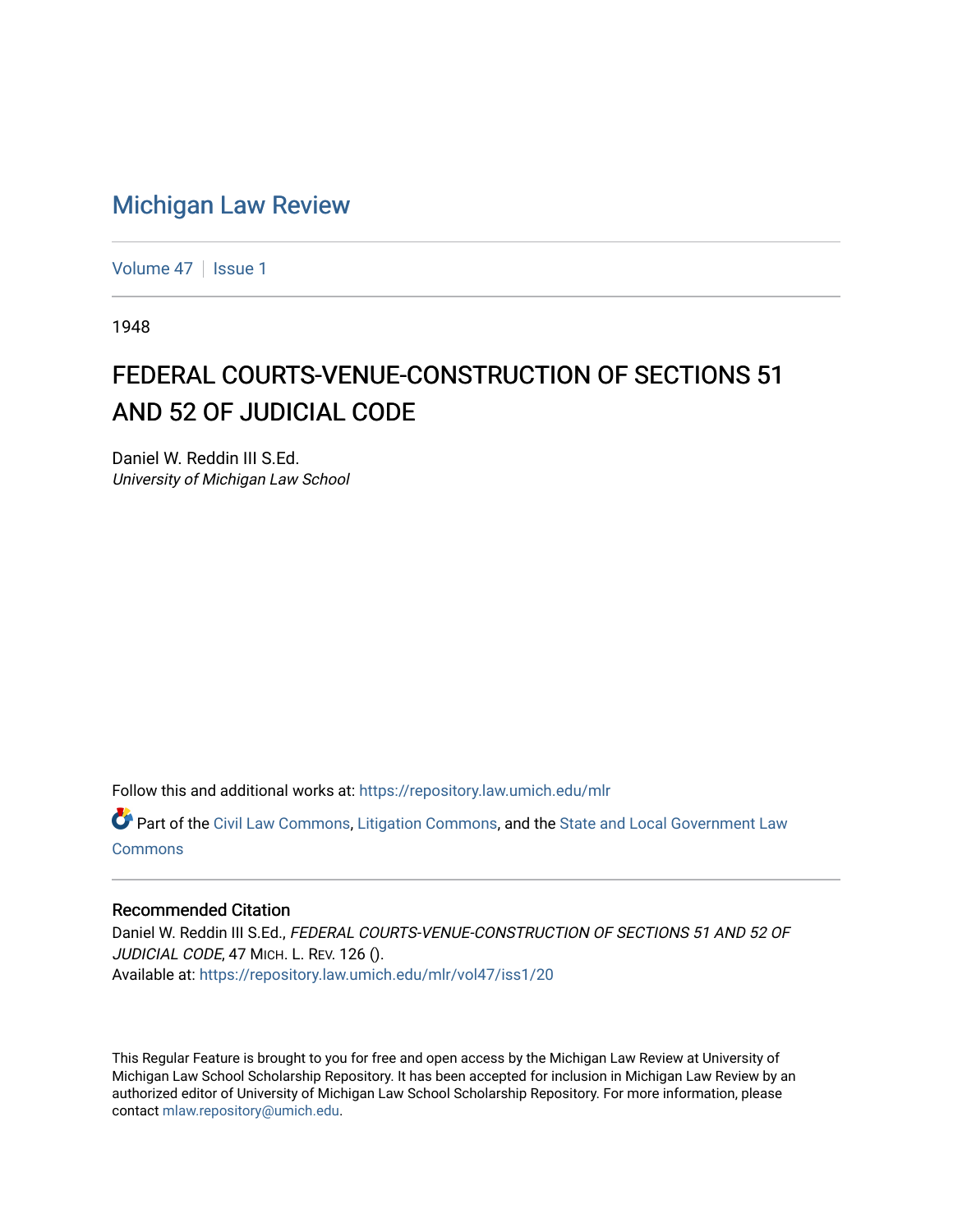FEDERAL COURTS-VENUE-CONSTRUCTION OF SECTIONS 51 AND 52 OF JumcIAL CODE-Petitioner, a resident and citizen of Mississippi, brought a negligence action based upon diversity of citizenship in the Federal District Court for the Eastern District of Louisiana, joining as defendants Highways Insurance Underwriters, a Texas corporation qualified to do business in Louisiana, and respondents, Reich Brothers Construction Co., a partnership, and its individual members, residents of the Western District of Louisiana. Respondent, Reich Brothers, moved to dismiss on the ground of improper venue under sections 51 and 52 of the Judicial Code<sup>1</sup> which in effect provide that in diversity cases, suit shall be brought only in the district where either the plaintiff or

<sup>1</sup> 28 U.S.C. (1946) § 112 (Judicial Code § 51) reads in part: ". . . except as provided in 113-118 of this title, no civil suit shall be brought in any district court against any person by any original process or proceeding in any other district than that whereof he is an inhabitant; but where the jurisdiction is founded only on the fact that the action is between citizens of dijferent States, suits shall be brought only in the district of the residence of either the plaintiff or the defendant.  $\ldots$ ."

28 U\_.S.C. (1946) § II3 (Judicial Code, § 52) reads in part: "When a State contains more than one district, every suit not of a local nature, in the district court thereof, against a single defendant, inhabitant of such State, must be brought in the district where he resides; but if there are two or more defendants, residing in different districts of the State, it may be brought in either district, and a duplicate writ may be issued against the defendants, directed to the marshall of any other district in which any defendant resides. . . ."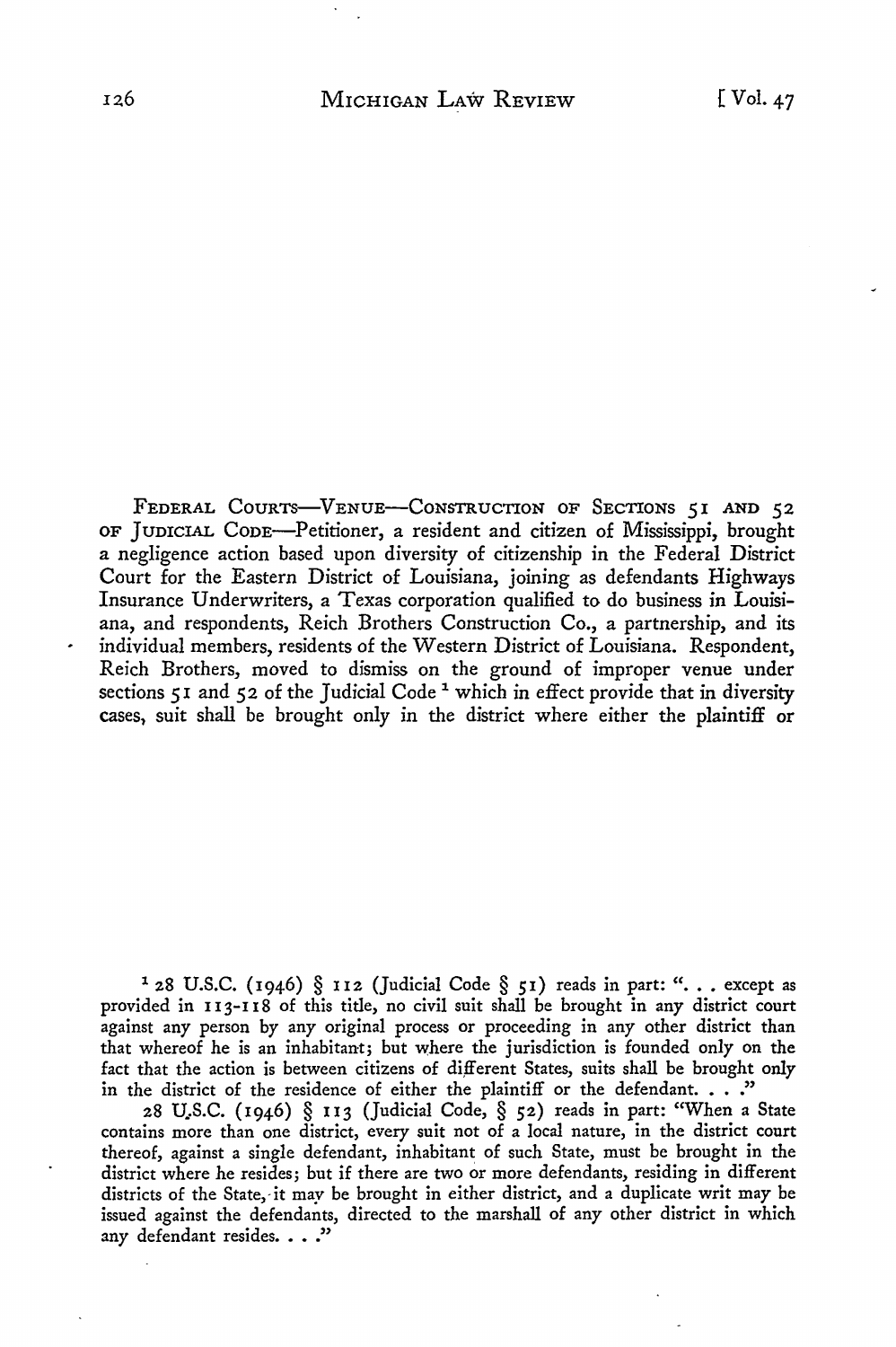defendant resides except where there are two or more defendants residing in different districts of the state, in which case suit may be brought in either district. Respondents claimed that Highways Insurance Underwriters was not a resident of the Eastern District within the terms of the code; and therefore, respondents could not properly be sued as co-defendants in that district. The district court dismissed as to respondents and upon petitioner's appeal to the circuit court the judgment of dismissal was affirmed.<sup>2</sup> On certiorari to the United States Supreme Court, *held,* affirmed. A foreign corporation which has qualified to do business and appointed a local agent to receive service of process in a state is not a "resident" of that state within the meaning of the federal venue statutes. *Suttle v. Reich Bros. Construction Co.*, 333 U.S. 163, 68 S.Ct. 587 (1948).

As early as 1839 in *Bank of Augusta v. Earle*,<sup>8</sup> the United States Supreme Court ruled that a corporation can be a resident only of the state which created it, and this ruling has been consistently reaffirmed.<sup>4</sup> In a decision shortly after the enactment of section *5* I of the Judicial Code in substantially its present form,<sup>5</sup> the court applied this concept of "resident" to that section.<sup>6</sup> In several other early cases, $<sup>7</sup>$  the court held that a defendant might waive the privileges</sup> conferred by the venue statutes.<sup>8</sup> The question whether the appointment of an agent for process by a foreign corporation under state statute constitutes a waiver has been variously treated,9 but in *Neirbo v. Bethlehem Corporation,*  the appointment was held to be a waiver of section 51 by the defendant.<sup>10</sup>

2 Badger v. Reich Bros. Const. Co., (C.C.A. 5th, 1947) 161 F. (2d) 289.

8 13 Pet. (38 U.S.) 519 (1839).

<sup>4</sup> Shaw v. Quincy Mjning Co., 145 U.S. 444, 12 S.Ct. 935 (1892); Southern Pacific Co. v. Denton, 146 U.S. 202, 13 S.Ct. 44 (1892); Mississippi Publishing Co. v. Murphree, 326 U.S. 438, 66 S. Ct. 242 (1946) and cases cited.<br><sup>5</sup> Shaw v. Quincy Mining Co., 145 U.S. 444, 12 S.Ct. 935 (1892).

<sup>6</sup> The court in the principal case points out in footnote 8 that section  $52$  of the Judicial Code merely qualifies section 51 and that there would be no reason to attribute a meaning to "residence" in section *5* I different from that in section 52.

7 Lafayette Insurance Co. v. French, 18 How. (59 U.S.) 404 (1856); Railroad v. Harris, 12 Wall. (79 U.S.) 65 (1870).

<sup>8</sup> The court in the principal case at page 167 states that Congress has a similar understanding of the term "residence" and cites special venue statutes enacted to make a corporation amenable to suit either in the state of incorporation or in states in which it is carrying on corporation activities which provide specifically that the venue of certain suits should be located not only in the district in which the corporation is a "resident" or "inhabitant" but also in districts in which it may be "found," in which it "transacts business," or in which it has an agent to receive process.

<sup>9</sup> Both before and after the enactment of provisions similar to sections  $\varsigma$ I and 52, appointment of a local agent for process has been held to be a waiver of venue requirements. Before: Lafayette Ins. Co. v. French, 18 How. (59 U.S.) 404 (1856); Ex parte Schollenberger, 96 U.S. 369 (1877). After: Neirbo v. Bethlehem Corp., 308 U.S. 165, 60 S.Ct. 153 (1939); Mississippi Publishing Co. v. Murphree, 326 U.S. 438, 66 S.Ct. 242 (1946). If the state statute violates the United States Constitution, the appointment of an agent under it is hot a waiver. Southern Pacific Co. v. Denton, 146 U.S. 202, 13 S.Ct. 44 (1892). 10 308 U.S. 165, 60 S.Ct. 153 (1939).